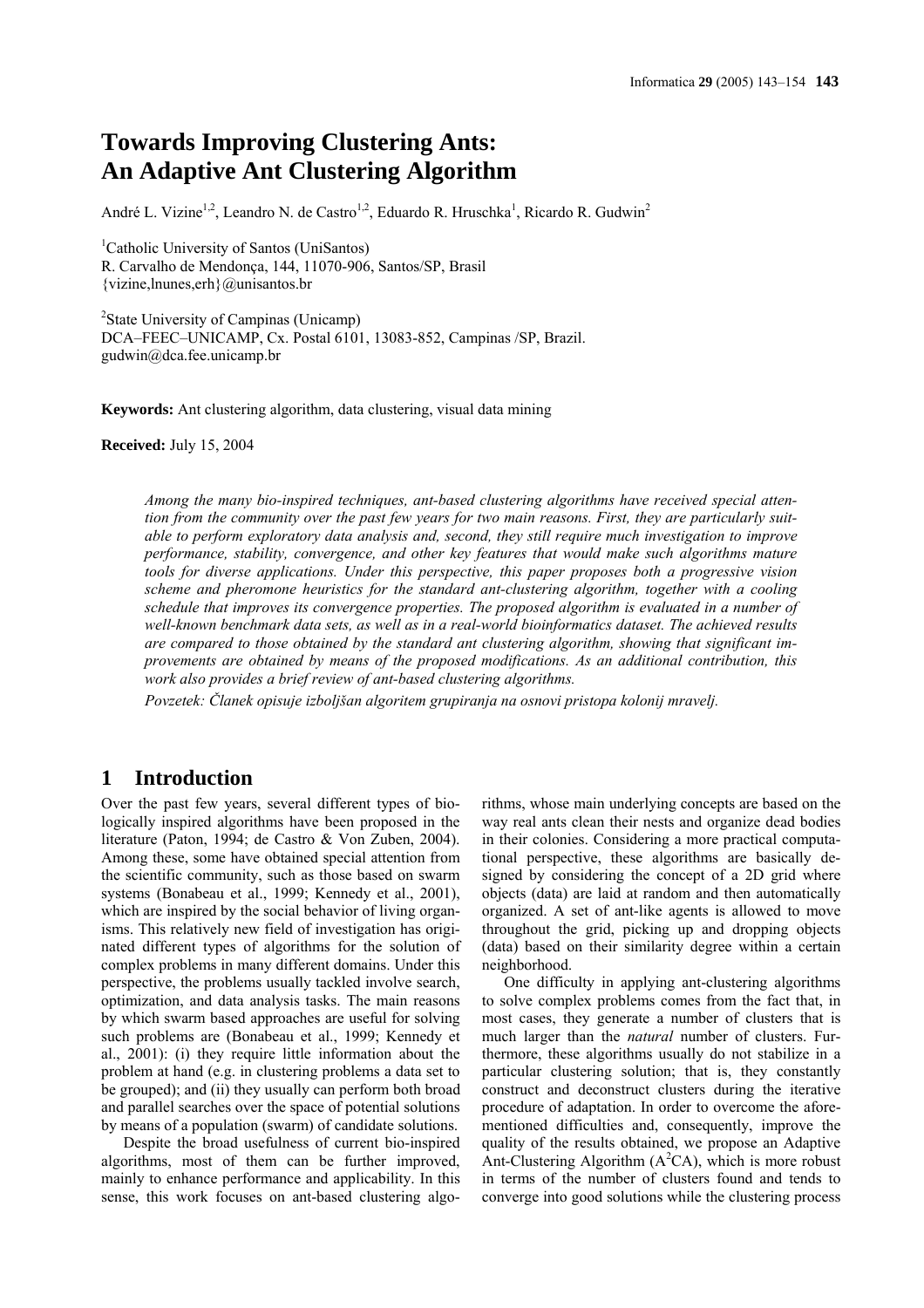evolves. To achieve these goals, three main modifications are introduced in the standard ant-clustering algorithm proposed by Lumer and Faieta (1994): (i) a cooling schedule for the parameter that controls the probability of ants picking up objects from the grid; (ii) a progressive vision field that allows ants to 'see' over a wider area; and (iii) the use of a pheromone function added to the grid as a way to promote reinforcement for the dropping of objects at more dense regions of the grid. These modifications favor an adaptive clustering process, in the sense that the proposed algorithm tends to converge to stable clusters. In addition to the contributions to the algorithm itself, this paper also brings a brief historical review of ant-based clustering algorithms, emphasizing their main features when compared with the standard antclustering algorithm proposed by Lumer and Faieta (1994).

The paper is organized as follows. Section 2 provides a brief review of the standard ant-clustering algorithm (Lumer & Faieta, 1994), which, for the sake of brevity, is referred to as SACA in this work. In Section 3, we present our proposed algorithm  $(A<sup>2</sup>CA)$ , which, in Section 4 is experimentally compared to the SACA in three synthetic and one real-world dataset. Section 5 provides a brief survey of related works, whereas Section 6 concludes the paper and points out some avenues for future work.

# **2 Standard Ant Clustering Algorithm: SACA**

The Standard Ant Clustering Algorithm (SACA), introduced by Lumer and Faieta (1994), assumes that ants perform random walks on a two-dimensional grid on which objects (data) are laid down at random. Independently of the dimension of the input data, each datum is randomly projected onto a cell of the grid. A grid cell (or patch) is thus responsible for hosting the index of a specific input pattern, indicating the relative position of the datum in the two-dimensional grid. The general idea is to have items, which are similar in their original *N*dimensional space, in neighboring regions of the grid. In other words, data indices that are neighbors in the grid indicate patterns that are similar in their original space of attributes. In this context, it is assumed that each site or cell on the grid can be occupied by at most one object, and one of the two following situations may occur: (i) one ant holds an object *i* and evaluates the probability of dropping it in its current position; (ii) an ant is unloaded and evaluates the probability of picking up an object. At each discrete time step, an ant is selected at random and can either pick up or drop an object at its current location.

The probability of picking up an object increases with low-density neighborhoods and decreases with high similarity among objects in the surrounding area. The probability of dropping an object, by contrast, increases with high densities of similar objects in the neighborhood. More specifically, assume that  $d(i,j)$  is the Euclidean distance between objects *i* and *j* in their *N*-dimensional space. The density dependent function for object *i,* at a

particular grid location, is defined by the following expression:

$$
f(i) = \begin{cases} \frac{1}{s^2} \sum_j (1 - d(i, j) / \alpha) & \text{if } f(i) > 0 \\ 0 & \text{otherwise.} \end{cases}
$$
 (1)

where  $s^2$  is the number of cells in the surrounding area of  $i$ , and  $\alpha$  is a constant that scales the dissimilarities among objects. The maximum value for  $f(i)$  is obtained if, and only if, all the sites in the neighborhood are occupied by equal objects. Assuming the density dependent function presented in Eq. (1), the probability of picking up and dropping an object *i* is given by Eqs. (2) and (3), respectively:  $\sqrt{2}$ 

$$
P_{pick}(i) = \left(\frac{k_p}{k_p + f(i)}\right)^2, \tag{2}
$$

$$
P_{drop}(i) = \begin{cases} 2f(i) & \text{if } f(i) < k_d; \\ 1 & \text{otherwise.} \end{cases}
$$
\n
$$
(3)
$$

where the parameters  $k_p$  and  $k_d$  are threshold constants equal to 0.1 and 0.15, respectively. Note that  $f(i) \in [0,1]$ . Thus, if  $f(i) \ll k_p$ , then  $P_{pick} \approx 1$ , leading to high probabilities of picking up objects in low density regions. Similarly,  $P_{pick} \approx 0$  if  $f(i) \gg k_p$ , meaning that objects are unlikely to be removed from dense regions. In the case of  $P_{drop}$ , it is also possible to observe that if  $f(i) \ll k_d$ ,  $P_{drop} \approx 0$ , whereas if  $f(i) \ge k_d$  the ant drops the object.

Whenever a loaded ant decides to drop the object it is carrying, it looks for the first empty cell in its vicinity in which to do so (its current position can be already occupied by another object). A time step finishes with the selected ant moving to one of its four adjacent nodes, each direction of motion being equally likely.

# **3 Adaptive Ant Clustering Algo-** $\text{rithm: } A^2CA$

The Adaptive Ant Clustering Algorithm  $(A<sup>2</sup>CA)$  was developed by taking further inspiration from biological systems. In particular,  $A^2CA$  was inspired by the fact that termites, while building their nests, deposit pheromone on soil pellets and this serves as a reinforcement signal to other termites placing more pellets on the same region of the space (Camazine et al., 2001). Another biological observation taken into account while developing  $A^2CA$ was the fact that ants can sense not only its immediate neighborhood environment, but a broader range that may vary from ant to ant and with time. Therefore,  $A^2CA$  has two main modifications in relation to SACA: (i) a progressive vision scheme, and (ii) the inclusion of pheromone on the grid cells. In addition, we adopt a cooling schedule for the parameter that drives the picking probability  $(k_n)$ .

### **3.1 Cooling Schedule for** *kp*

In addition to the modifications that led to the development of  $A<sup>2</sup>CA$ , one simple modification was previously introduced in SACA so as to improve its convergence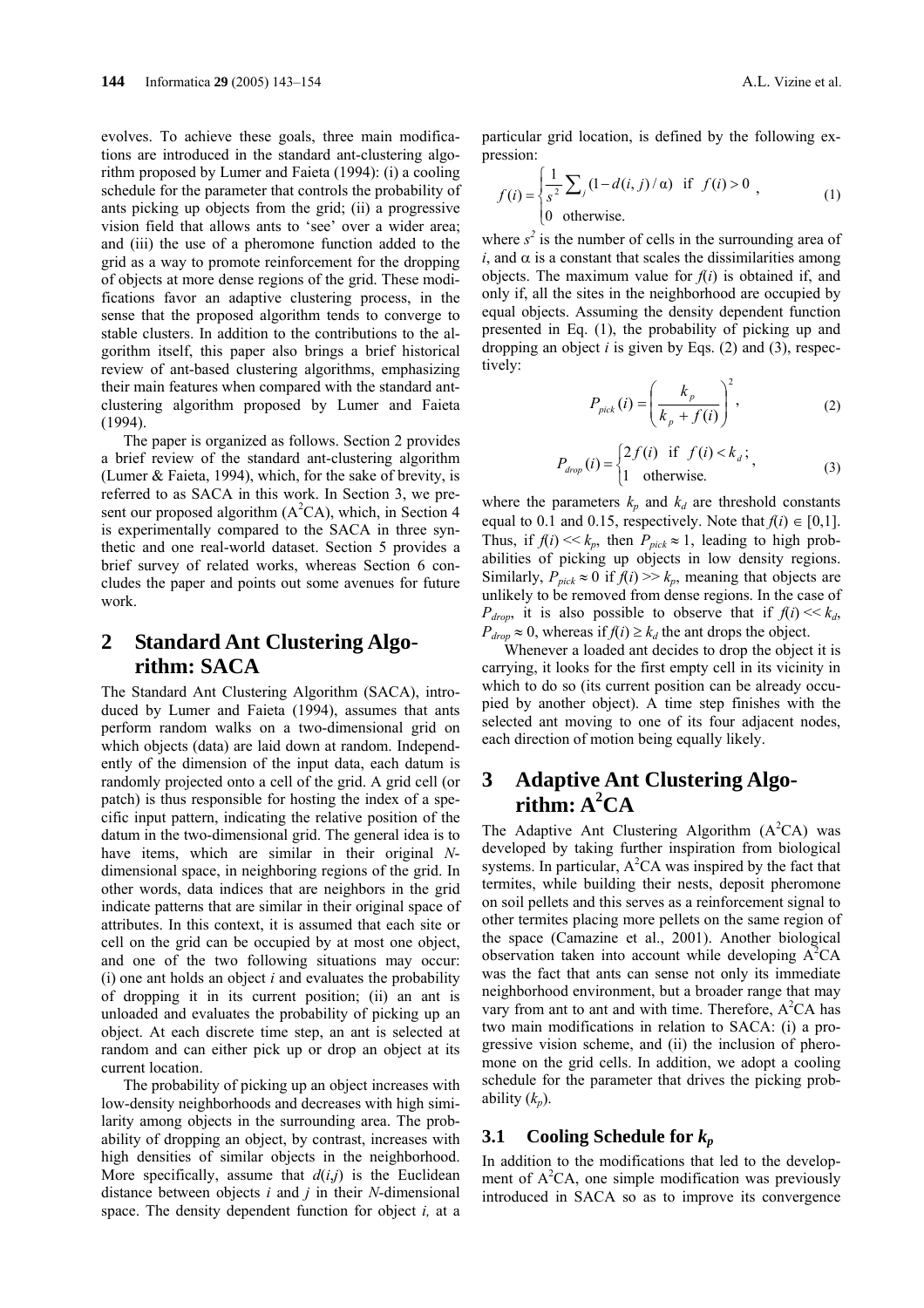properties (Vizine et al., 2005) and it is also adopted in our proposed approach  $(A^2CA)$ . In a nutshell, a cooling schedule for the parameter that drives the picking probability  $k_p - Eq. (2) -$  is employed. The adopted scheme is simple: after one cycle (10,000 ant steps) has passed, the value of the parameter  $k_p$  starts being geometrically decreased, at each cycle, until it reaches a minimal allowed value,  $k_{pmin}$ , which corresponds to the stopping criterion for the algorithm. In the current implementation,  $k_p$  is cooled based on a geometric scheme presented in Eq. (4). It is important to emphasize that the SACA implementation used in this work also incorporates this *extra feature*, leading to the so-called SACA\*. By doing so, more suitable and fair comparisons can be performed, in the sense that SACA\* will also tend to converge to better clustering solutions.

$$
k_p \leftarrow k_p \times 0.98,
$$
  
\n
$$
k_{pmin} = 0.001.
$$
 (4)

#### **3.2 Progressive Vision**

In SACA, the value of the density function,  $f(i)$ , given by Eq. (1), depends on the vision field,  $s^2$ , of each ant. The definition of a fixed value for  $s^2$  may sometimes cause inappropriate behaviors, because a fixed perceptual area does not allow distinguishing between clusters of different sizes. A small area of vision implies a small perception of the cluster at a global level. Thus, small clusters and large clusters are all the same in this sense, for the agent only perceives a limited area of the environment. In some problems, the use of a too restrictive perception field may be limiting, whereas a too broad vision may cause undesirable merging of groups. On the one hand, even if a cluster is perfectly homogeneous (with identical elements) and sufficiently large, there still exists a small probability that an agent picks up a datum from the cluster and drops it somewhere else. On the other hand, a large vision field may be inefficient in the initial iterations, when the data elements are scattered at random on the grid, because analyzing a broad area may imply in analyzing a large number of small clusters simultaneously.

In order to overcome this difficulty, a progressive vision scheme was proposed for SACA as follows (Sherafat et al., 2004a). When an ant perceives a 'big' cluster, it increments its perception field  $(s<sub>i</sub><sup>2</sup>)$  up to a maximal size. Now,  $s_i^2$  is a specific parameter for each ant that will be dynamically and independently updated while running the algorithm. The question that remains is: 'How can an ant agent detect the size of a cluster so as to control the size of its vision field?'

We tackled this problem by using the density dependent function  $f(i)$  as a control parameter. There is a relationship between the size of a cluster and its density dependent function: the average value of  $f(i)$  increases as the clustering proceeds, and this happens because larger clusters tend to be formed. When  $f(i)$  achieves a value greater than a pre-specified threshold  $\theta$ , the parameter  $s^2$ is incremented by  $n<sub>s</sub>$  units until it reaches its maximum value.

If 
$$
f(i) > \theta
$$
 and  $s^2 \le s^2_{\text{max}}$ ,  
then  $s^2 \leftarrow s^2 + n_s$ . (5)

where  $s^2_{\text{max}} = 7 \times 7$  and  $\theta = 0.6$  in our implementation.

#### **3.3 Pheromone Heuristics**

In order to perform data clustering, the SACA takes into account the relative distance among all objects within the vision field of the ant. A problem with this approach is that it does not account for the work in progress at a global level. One form of overcoming this difficulty was proposed by Sherafat et al. (2004a,b). The method is based on the introduction of a local variable  $\phi(i)$  associated with each bi-dimensional position, *i*, on the grid, such that the quantity of pheromone in that exact position becomes a function of the presence or absence of an object at *i*. Inspired by the way termites use pheromone to build their nests, the artificial agents in the modified ant clustering algorithm will add some pheromone to the objects they carry and this pheromone will be transferred to the grid when an object is deposited. During each iteration, the artificial pheromone  $\phi(i)$  at each cell of the grid evaporates at a fixed rate.

Sherafat et al. (2004a,b) introduced a pheromone function,  $Phe(\phi_{\text{max}}, \phi_{\text{min}}, P, \phi(i))$ , given by Eq. (6), that influences the probability of picking up and dropping off objects from and on the grid. The proposed pheromone function varies linearly with the pheromone level at each grid position,  $\phi(i)$ , and depends on a number of userdefined parameters, such as the  $\phi_{\text{max}}$  and  $\phi_{\text{min}}$  values of pheromone perceived by the agent, and the maximal influence of pheromone allowed, *P*.

$$
Phe(.) = \frac{2.P}{\phi_{max} - \phi_{min}} \phi(i) - \frac{2.P.\phi_{max}}{\phi_{max} - \phi_{min}} + P,
$$
\n(6)

To accommodate the addition of pheromone on the grid, some variations on the picking and dropping probability functions of SACA were proposed in (Sherafat et al., 2004a,b), as described in Eqs. (7) and (8), respectively:

$$
P_{pick}(i) = (1 - Phe(\phi_{\min}, \phi_{\max}, P, \phi(i))) \times \left(\frac{k_p}{k_p + f(i)}\right)^2. \quad (7)
$$

$$
P_{drop}(i) = (1 + Phe(\phi_{min}, \phi_{max}, P, \phi(i))) \times \left(\frac{f(i)}{k_d + f(i)}\right)^2.
$$
 (8)

where  $\phi_{\text{max}}$  represents the current largest amount of pheromone perceived by this agent;  $\phi_{\min}$  corresponds to the current smallest amount of pheromone perceived by this agent; *P* is the maximum influence of the pheromone in changing the probability of picking and dropping data elements; and  $\phi(i)$  is the quantity of pheromone in the current position *i*.

Note that in Eq. (8) the dropping probability originally derived from the model of Deneubourg et al. (1991) was employed. Basically, this choice was made because the algorithm presented superior performance when using the function proposed by Deneubourg et al. (1991) – given by Eq. (9) - instead of Eq. (3) for the dropping probability. This was also the case for SACA. Therefore,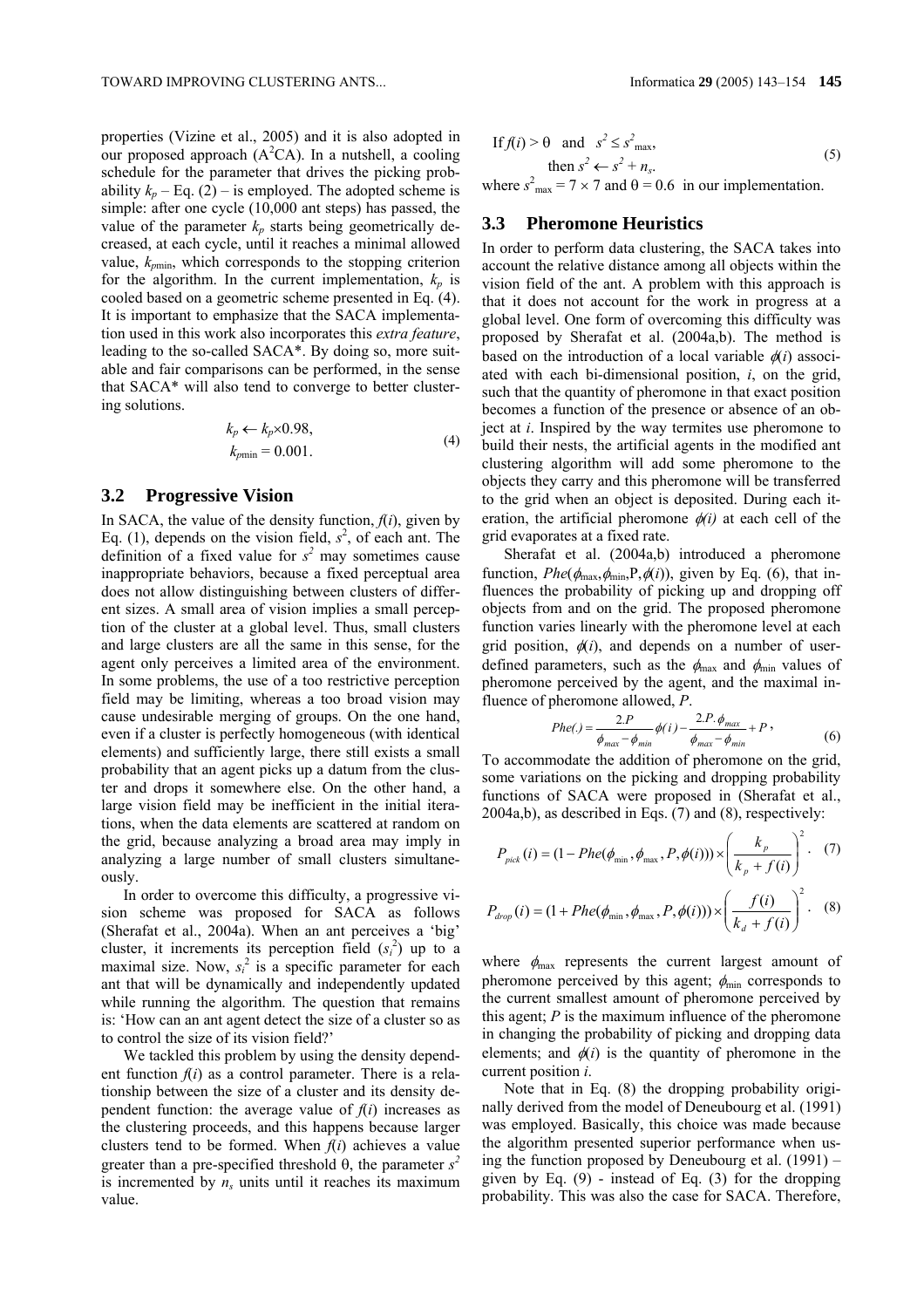we also adopt this strategy in our present work, namely the dropping probability is an inverse function of a parameter  $k_d$ :

$$
P_{drop}(i) = \left(\frac{f(i)}{k_d + f(i)}\right)^2.
$$
\n(9)

Based on the sensitivity analysis described in Sherafat et al. (2004a,b) and on some preliminary experiments, we realized that setting the parameters  $\phi_{\text{max}}$ ,  $\phi_{\text{min}}$  and *P* may become a difficult task depending on the problem at hand. In order to reduce the number of user-defined parameters and to improve even further the performance of the algorithm, we propose to substitute Eqs. (7) and (8) by the following equations:

$$
P_{pick}(i) = \frac{1}{f(i)\phi(i)} \left(\frac{k_p}{k_p + f(i)}\right)^2.
$$
 (10)

$$
P_{drop}(i) = f(i)\phi(i)\left(\frac{f(i)}{k_d + f(i)}\right)^2.
$$
 (11)

where  $f(i)$  is the density dependent function,  $\phi(i)$  is the quantity of pheromone in the current position  $i$ , and  $k_p$ and  $k_d$  are the picking and dropping probability constants, respectively. Note that, in this new proposal, the only new parameter introduced in relation to SACA is the pheromone level at each position of the grid.

According to Eq. (10), the probability that an ant picks up an item from the grid is inversely proportional to the amount of pheromone at that position and also to the density of objects around *i*. This equation thus accounts for the pheromone reinforcement signal in regions of the space filled with similar objects. If the region is filled with dissimilar objects, however, the incorporation of  $f(i)$  multiplying  $\phi(i)$  counterbalances the effects of eventual high pheromone concentrations. By the same token, Eq. (11) states that regions with high concentration levels of pheromone are attractive for the deposition of more objects of similar type.

It is important to observe that a region with a high quantity of pheromone tends to be either a recently constructed cluster or a cluster under construction. The pheromone is a variable of the discrete grid environment, i.e. each grid position *i* has an independent variable  $\phi(i)$ for which pheromone evaporation and diffusion procedures are implemented. The rate at which pheromone evaporates is preset, as defined in Eq. (12). Each grid position *i* also has a connection to its neighbors that causes a percentage of  $\phi(i)$  to be diffused to them. This is performed in such a way that the pheromone percentage for the two closer neighbors in all directions decays geometrically in the reason of 1/2, whereas for the third closer neighbors in all directions it is set equal to zero. In our implementation, the maximum amount of added pheromone  $\phi(i)$  is equal to 0.01. The proposed approach increases the probability of deconstruction of relatively small clusters and increases the probability of dropping data elements in denser clusters. This is directly influenced by the similarity between the data and the cluster.

This proposal then becomes a sort of density-based clustering procedure (Everitt et al., 2001).

$$
\phi(i) \leftarrow \phi(i) \times 0.99. \tag{12}
$$

### **4 Performance Evaluation**

In order to assess the performance of the adaptive antclustering algorithm  $(A<sup>2</sup>CA)$  in comparison with the standard algorithm with cooling and dropping probability given by Eq. (9), named here SACA\*, both algorithms were applied to a number of synthetic data sets and to one real-world bioinformatics data set. The parameters used to run the algorithms were based on the sensitivity analysis performed in Sherafat et al. (2004a) and on some preliminary experiments performed here. The benchmarks used for evaluation and the respective adaptation parameters for the algorithms are summarized below. Further details are provided in each dedicated section. Parameters  $\theta = 0.6$ ,  $k_p = 0.20$ ,  $k_d = 0.05$  are assumed default and were chosen for all experiments.

- 4Gauss: 100 objects divided into 4 clusters (classes).  $n_{ants} = 10$ , grid = 25×25, and  $\alpha = 0.35$ .
- Ruspini data: 75 objects divided into 4 classes.  $n_{ants} = 10$ , grid = 25×25, and  $\alpha = 0.35$ .
- ANIMALS data set: 16 objects with 13 attributes (the number of classes varies based on the grouping performed).  $n_{ants} = 1$ , grid = 15×15, and  $\alpha = 2.10$ .
- Yeast galactose data: 205 objects divided into 4 classes.  $n_{ants} = 10$ , grid = 35×35, and  $\alpha = 1.05$ .

Note that the parameters used to run the algorithms are almost the same for all data sets; the only ones that change are  $\alpha$ , the grid size, and the number of ants  $n_{ants}$ . As one grid cell is used to accommodate one object, the grid is increased in size in proportion to the size of the input data set. The parameter α, by contrast, weighs the influence of the distance measure in determining the clusters. Its value was linearly varied using a factor 0.35 for the employed data sets. In the ANIMALS data set, a single ant was used because the number of objects is very small, only 16.

#### **4.1 Four Gaussian Distributions**

The first data set used to illustrate the performance of the algorithm was a modified version of the well-known four classes data set proposed by Lumer and Faieta (1994) to study the standard ant-clustering algorithm. The data set used here corresponds to four distributions of 25 data points each, defined by Gaussian probability density functions with various means  $\mu$  and fixed standard deviation  $\sigma$  = 1.5,  $G(\mu,\sigma)$ , as follows (Figure 1):

$$
A = [x \propto G(0,1.5), y \propto G(0,1.5)];
$$
  
\n
$$
B = [x \propto G(0,1.5), y \propto G(8,1.5)];
$$
  
\n
$$
C = [x \propto G(8,1.5), y \propto G(0,1.5)];
$$
  
\n
$$
D = [x \propto G(8,1.5), y \propto G(8,1.5)].
$$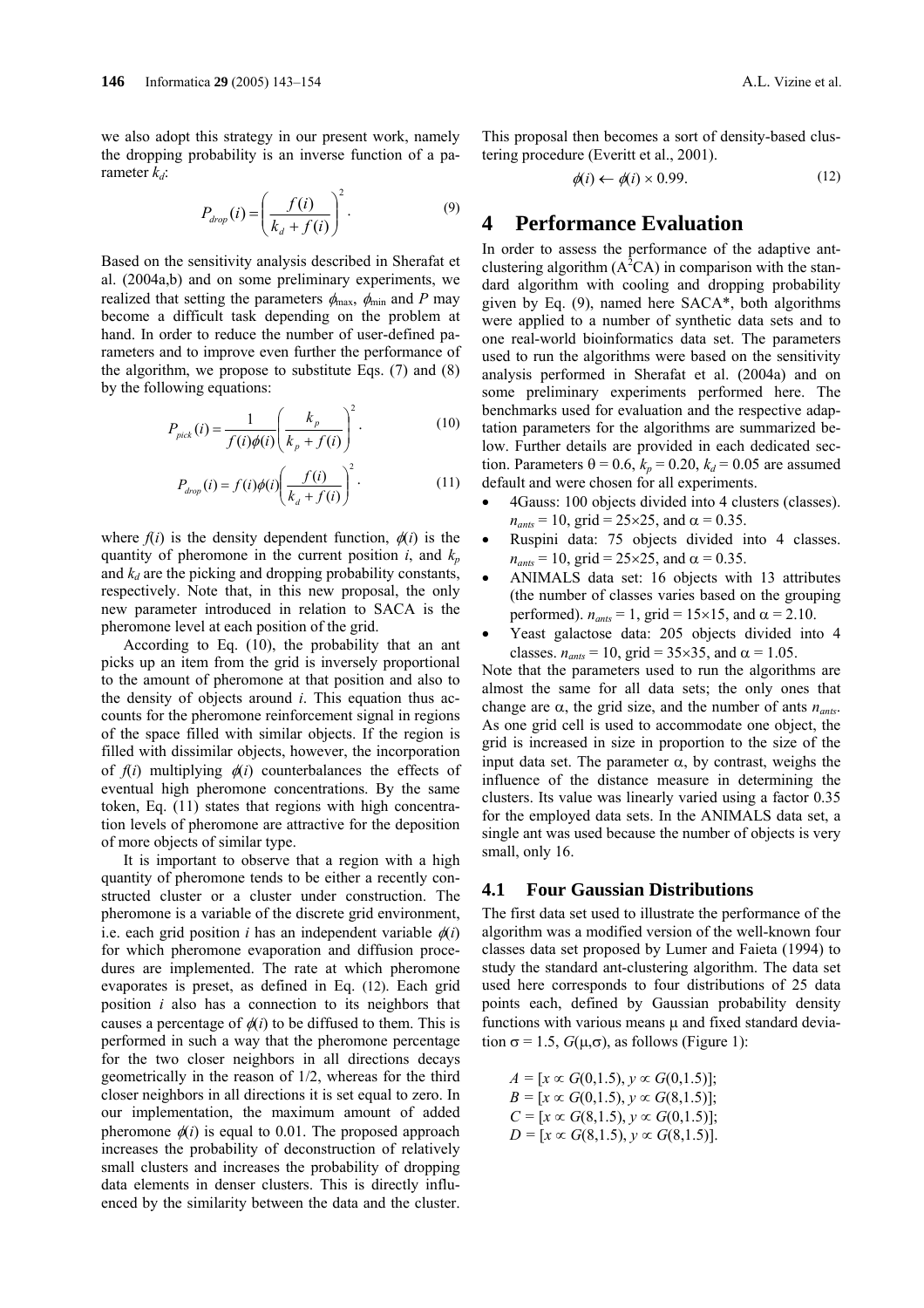

**Figure 1**: Gaussian distributions: input data set.

Figure 2(a) depicts some simulation results for the standard ant-clustering algorithm with the geometric cooling

schedule for  $k_p$  described previously (SACA<sup>\*</sup>). The pictures correspond to the output grid of two different simulations generated by the ants after convergence, in this case after 273,000 ant steps (27.3 cycles). Each input datum is numbered from 0 to 99, where the first 25 (from 0 to 24) belong to the first cluster, and so on. Note that, accordingly with what was previously discussed by Lumer and Faieta (1994), the standard ant-clustering algorithm (SACA), though capable of correctly clustering the data, generates a large number of sub-clusters in most cases. In our experiments, we observed that, even with the use of a cooling procedure (i.e., SACA<sup>\*</sup>), this characteristic tends to be maintained. Figure 2(b) shows some results for  $A<sup>2</sup>CA$ . It can be noted that the adaptive algorithm generates a much smaller number of subclusters; in most cases, only four or five groups of data are generated.



**Figure 2:** Two different results for the standard ant-clustering algorithm  $SACA^*$  (a) and  $A^2CA$  (b).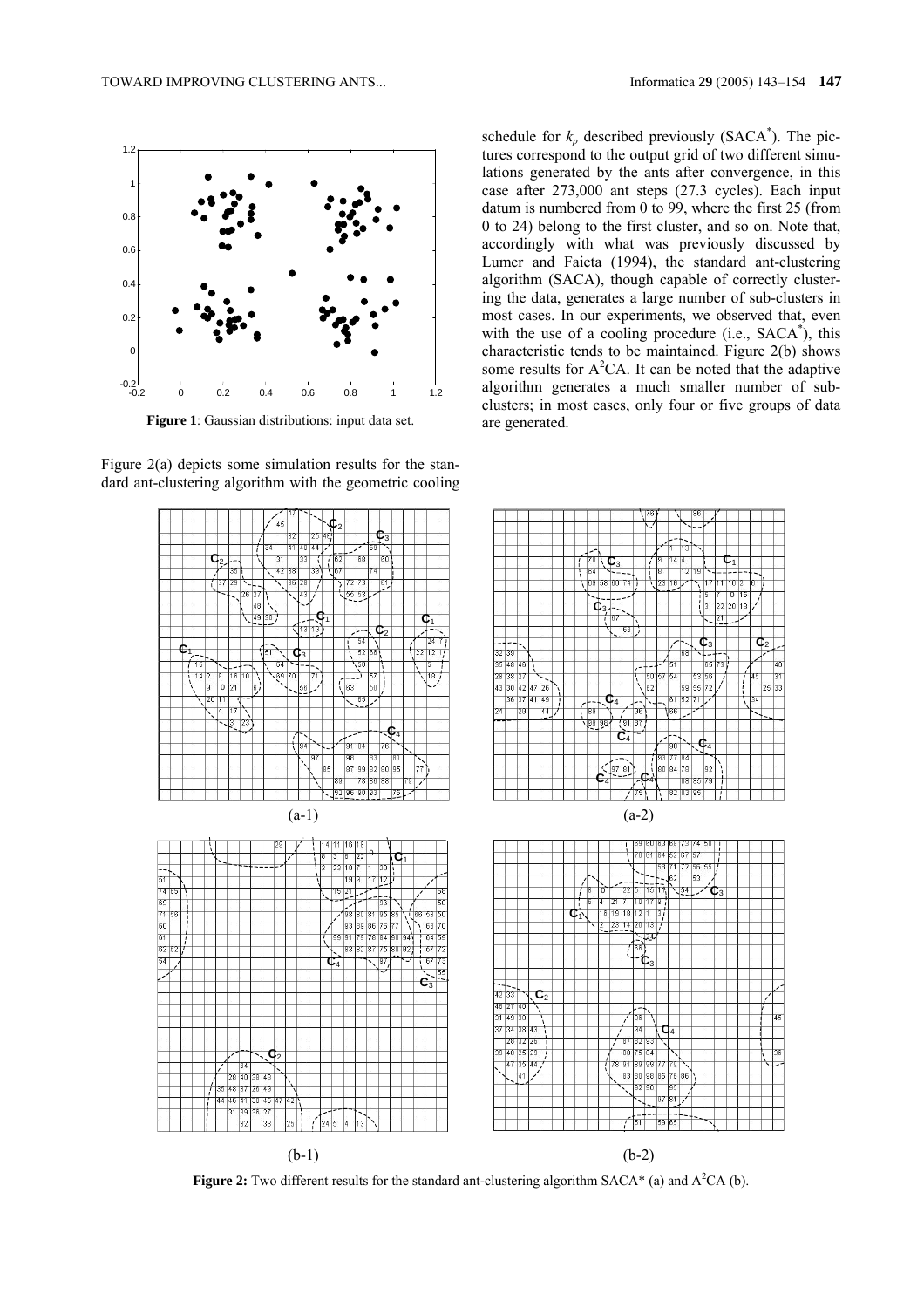Figure 3(a) and (b) show, respectively, the evolution of the average pheromone level on the grid and the average vision of all ants for the simulations depicted in Figure  $2(b-1)$ . In Figure  $4(a)$  we reproduce Figure  $2(b-1)$ , for convenience, and contrast the final distribution of objects onto the grid with the 3D (Figure 4(b)) and 2D (Figure 4(c)) views of the pheromone distribution on the grid after convergence. It is easy to observe the higher concentration of pheromone in regions of the grid with large data density. It can also be noted from these pictures that the average pheromone level on the grid and vision field of the ants tend to stabilize after a number of iterations. In the particular case of vision, all ants converge to a vision field of dimension  $7 \times 7$ .



**Figure 3:** Evolution of the average pheromone level on the grid (a), and the average vision field of the ants (b) for the experiment depicted in Figure 2(b-1).



**Figure 4:** Objects and pheromone distribution on the grid after convergence. (a) Final distribution of objects on the grid after convergence (Figure 2(b-1)). Three-dimensional perspective (b) and two-dimensional perspective (c) of the pheromone distribution on the grid after convergence.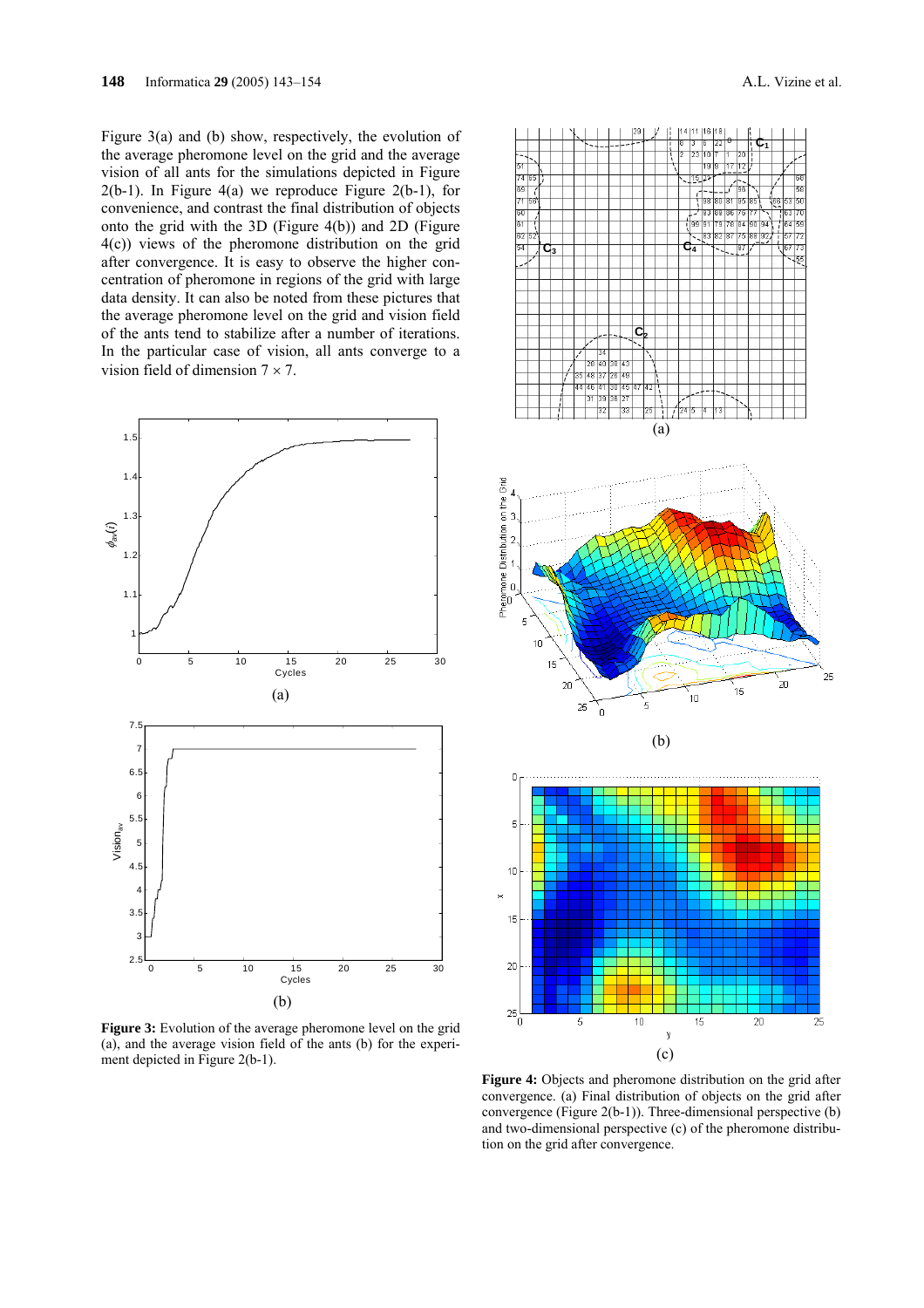#### **4.2 Animals Data Set**

This section compares the performance of  $A<sup>2</sup>CA$  with SACA\* when applied to the ANIMALS data set. This high-dimensional data set was originally proposed by Ritter and Kohonen (1989) to verify the capability of a *self-organizing map* creating a topographic map of the input data based on a symbol set. The data set is composed of 16 input vectors, each representing an animal

with the binary feature attributes as shown in Table 1. A value of 1 in this table corresponds to the presence of an attribute, whilst a value of 0 corresponds to the lack of this attribute. The authors suggested that the interestingness of this data set lies in the fact that the relationship between the different symbols may not be directly detectable from their encoding, thus not presuming any metric relations even when the symbols represent similar items.

|          |            |   |              |   |     |   |   |   |   |                  |              |   | 0. Dove<br>1. Hen<br>2. Duck<br>3. Goose<br>4. Owl<br>6. Eagle<br>8. Dog<br>9. Wolf<br>10. Cat<br>11. Tiger<br>11. Tiger<br>11. Tiger<br>11. Horse |   |          |   | $_{\rm{Cow}}$<br>ം: |  |
|----------|------------|---|--------------|---|-----|---|---|---|---|------------------|--------------|---|----------------------------------------------------------------------------------------------------------------------------------------------------|---|----------|---|---------------------|--|
| Is       | Small      |   |              |   |     |   |   |   | 0 | 0                |              |   | 0                                                                                                                                                  | 0 | 0        | 0 | 0                   |  |
|          | Medium     | 0 | ∩            | Ⴖ | U   | U | U |   |   |                  |              | Λ | N                                                                                                                                                  | 0 | 0        | N | $\Omega$            |  |
|          | <b>Big</b> | 0 | 0            |   |     |   |   |   | 0 |                  | 0            |   |                                                                                                                                                    |   |          |   | 1                   |  |
| Has      | Two legs   |   |              |   |     |   |   |   | 0 | $\left( \right)$ | <sup>0</sup> | 0 | $\left( \right)$                                                                                                                                   | 0 | 0        | O | $\Omega$            |  |
|          | Four legs  | 0 | U            | Ⴖ | ( ) | Ω | 0 |   |   |                  |              |   |                                                                                                                                                    |   |          |   | 1                   |  |
|          | Hair       | 0 | ∩            | ∩ | ∩   | U | ∩ |   |   |                  |              |   |                                                                                                                                                    |   |          |   | 1                   |  |
|          | Hooves     | 0 | U            | Ω |     | Ω | U | Ω | U | 0                | O            | Ω | U                                                                                                                                                  | U |          |   | 1                   |  |
|          | Mane       | 0 | <sup>0</sup> | O | n   | O | U | 0 | U | U                |              | 0 | O                                                                                                                                                  |   |          |   | $\Omega$            |  |
|          | Feathers   | 1 |              |   |     |   |   |   | n | Ω                | U            | Ⴖ | U                                                                                                                                                  | 0 | 0        | 0 | 0                   |  |
| Likes to | Hunt       | 0 | ∩            | Λ |     |   |   |   |   |                  |              |   |                                                                                                                                                    |   | U        | U | $\mathbf 0$         |  |
|          | Run        | 0 | O            | Ⴖ | U   | 0 | O | U | U |                  |              |   |                                                                                                                                                    |   |          |   | $\Omega$            |  |
|          | Fly        | 1 | ∩            | O |     |   |   |   | O | O                | U            | O | O                                                                                                                                                  | 0 | $\Omega$ | O | 0                   |  |
|          | Swim       | 0 |              |   |     |   | ∩ |   |   | ∩                | Λ            | ∩ |                                                                                                                                                    | ი | 0        |   | $\Omega$            |  |

**Table 1:** Animal data set with their names and binary attributes (after Ritter & Kohonen, 1989).

Table 2 describes the results found by both algorithms when applied to the ANIMALS data set. It can be observed that  $A<sup>2</sup>CA$  consistently determined two groups of data, one corresponding to the birds and another referring to the mammals. In most cases SACA\* presented the same results as  $A<sup>2</sup>CA$ , but it sometimes separated the mammals into two groups that apparently do not make much sense. For instance, in run 5, SACA\* mixed Lion

(12) with Horse (13) and Zebra (14). In (Haykin, 1999 – p. 476), a self-organizing map for the ANIMALS data set is presented with three main groups: birds, peaceful mammals and hunters. However, the partition of the output map could also have been made so as to distinguish only two different groups, as the results presented by  $SACA^*$  and  $A^2CA$ .

**Table 2:** Groups found by  $SACA^*$  and  $A^2CA$  for the ANIMALS data set.

|               |                | SACA*                         | $A^2CA$        |                  |  |  |
|---------------|----------------|-------------------------------|----------------|------------------|--|--|
| Run           | $N_c$          | Groups                        | $N_c$          | Groups           |  |  |
|               | 2              | $(0-6)$ (7-15)                | 2              | $(0-6)$ (7-15)   |  |  |
| 2             | 2              | (0-6) (7-15)                  | 2              | $(0-6)$ (7-15)   |  |  |
| 3             | 2              | $(0-6)$ $(7-15)$              | $\overline{2}$ | $(0-6)$ (7-15)   |  |  |
| 4             | 3              | $(0-6)$ $(10)$ $(7-9,11-15)$  | 2              | $(0-6)$ (7-15)   |  |  |
| 5             |                | $(0,6)$ (7-11,15) (12-14)     | 2              | $(0-6)$ $(7-15)$ |  |  |
| 6             | 2              | $(0-6)$ (7-15)                | 2              | $(0-6)$ $(7-15)$ |  |  |
|               | 3              | $(0-6)$ $(7-12,15)$ $(13,14)$ | 2              | $(0-6)$ $(7-15)$ |  |  |
| 8             | $\overline{c}$ | $(0-6)$ (7-15)                | 2              | (0-6) (7-15)     |  |  |
| 9             | 2              | $(0-6)$ (7-15)                | C              | $(0-6)$ (7-15)   |  |  |
| 10            | 2              | $(0-6)$ (7-15)                |                | $(0-6)$ (7-15)   |  |  |
| $Av. \pm std$ | $2.3 \pm 0.48$ |                               | $2 \pm 0$      |                  |  |  |

#### **4.3 Ruspini Data**

The Ruspini data is a well-known dataset commonly used to benchmark clustering algorithms (Kaufman & Rousseeuw, 1990). It is formed by 75 objects grouped into four clusters, as depicted in Figure 5. Let  $n_c$  be the number of clusters found and  $P_{mc}$  the percentage of misclassification. Table 3 summarizes the performance of both algorithms when applied to the Ruspini data. The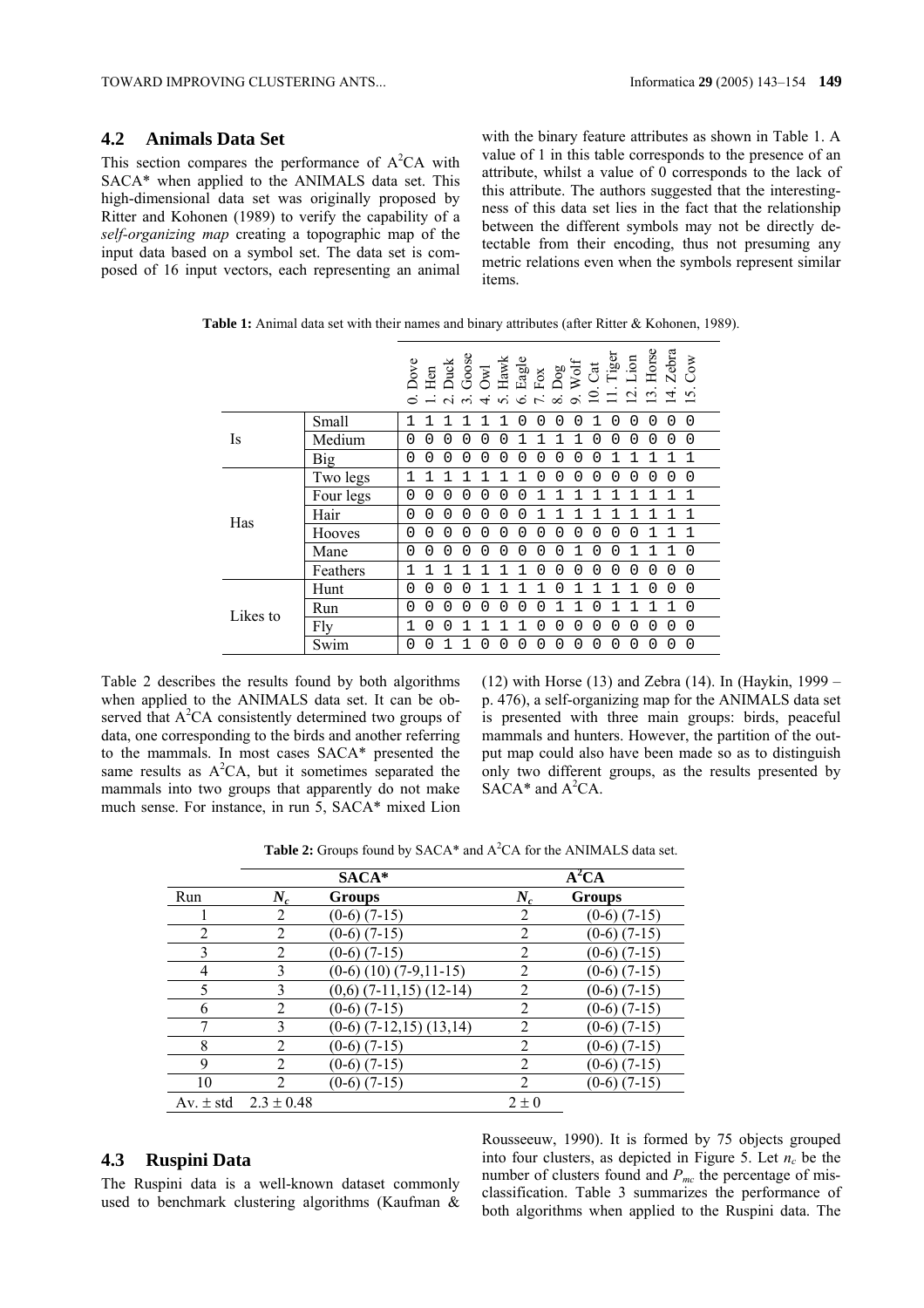results presented are the average  $\pm$  standard deviation taken during 10 runs of each algorithm. Similarly to the results presented in the previous experiments,  $A^2CA$  consistently found the correct number of clusters with no classification errors.



**Table 3:** Performance evaluation for the standard ant clustering algorithm with cooling (SACA\*) and the adaptive ant clustering algorithm  $(A<sup>2</sup>CA)$ .

|         | $SACA*$        |                | $A^2CA$       |              |
|---------|----------------|----------------|---------------|--------------|
|         | $n_c$          | $P_{mc}$ (%)   | $n_{c}$       | $P_{mc}$ (%) |
| Ruspini | $7.4 \pm 1.46$ | $1.5 \pm 2.72$ | $4.0 \pm 0.0$ | $0 \pm 0.0$  |

#### **4.4 Yeast Galactose Data**

The last data used for evaluation is the *yeast galactose* data set (Yeung et al., 2003). This is a real-world bioinformatics dataset composed of 20 experiments (attributes) – nine single-gene deletions and one wild-type experiment with galactose and raffinose, nine deletions and one wild-type without galactose and raffinose. Similarly to Yeung et al. (2003), we used a subset of 205 genes (objects), whose expression patterns reflect four functional categories (clusters) formed by 83, 15, 93 and 14 genes (objects). The dataset used in the simulations reported here take into account four repeated measurements, what may yield more accurate and more stable clusters (Yeung et al., 2003). To cluster data with repeated measurements, the average expression levels over all repeated measurements for each gene and each experiment were taken.

For this data set, the standard algorithm (SACA\*) demonstrated to be incapable of correctly grouping the data in most simulations. The proposed algorithm, however, was capable of appropriately grouping the data in all runs, but with varying numbers of clusters being found each time the algorithm was run. Over 10 runs, A<sup>2</sup>CA presented the following results:  $n_c = 6.9 \pm 1.0$  and  $P_{mc}$  = 3.17%  $\pm$  0.93%. Figure 6 depicts one solution for the  $A<sup>2</sup>CA$  applied to the yeast data set. This figure also depicts the clusters found (within dashed lines) and the objects incorrectly grouped (within solid lines).



**Figure 6:** One grid solution for  $A^2CA$  when applied to the yeast galactose data.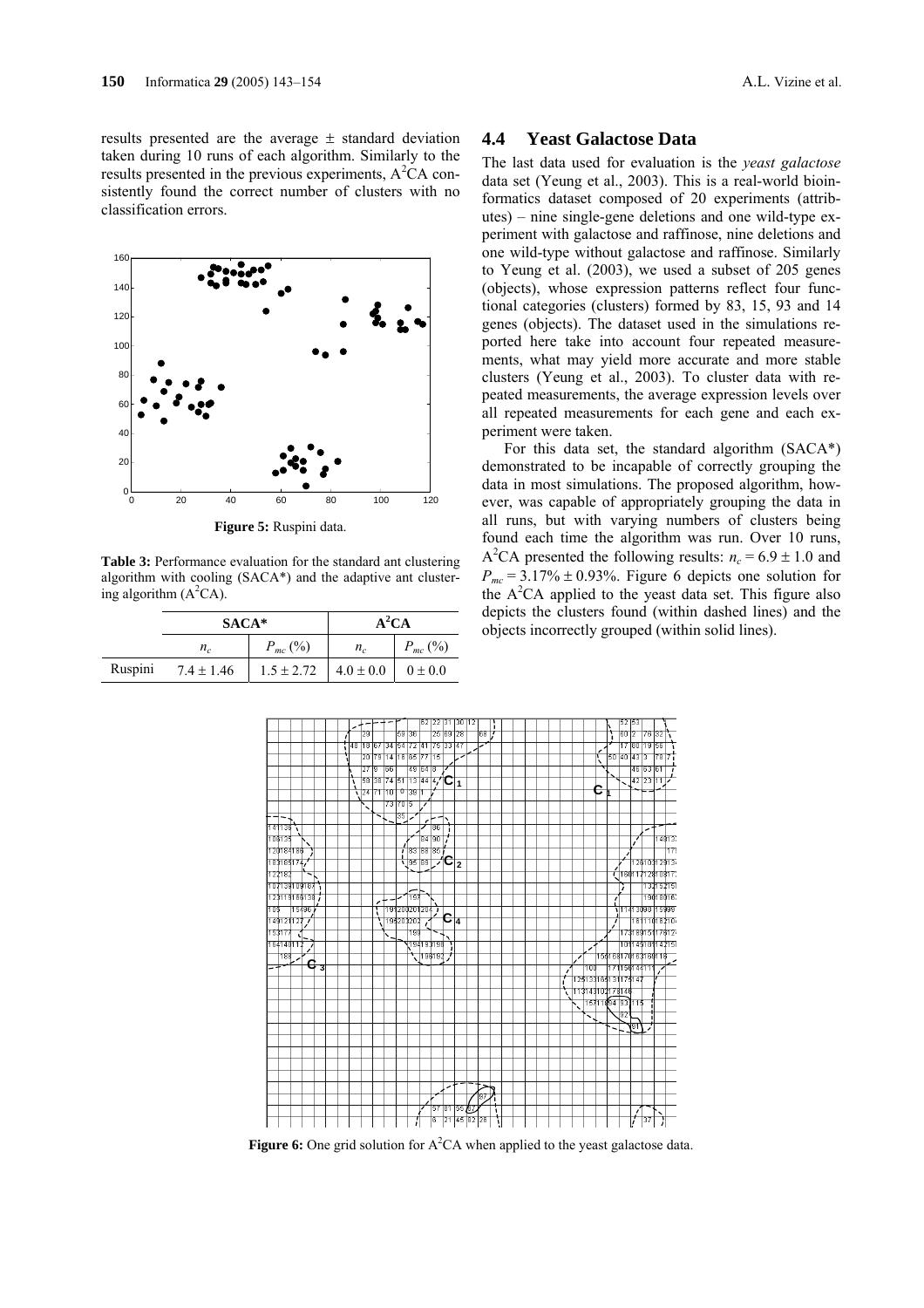## **5 Ant Clustering Algorithms: A Brief Survey**

Several clustering methods based on ant behavior have been proposed in the literature, showing the increasing importance of this subject. This section provides a brief description of these methods, following a chronological order.

In 1991, Deneubourg et al. (1991) introduced a model in which simple ants were able to sort into piles objects initially strewn randomly across a plane. These ants have a sorting behavior based on local rules, i.e. possessing only local perceptual capabilities. Gutowitz (1993) called these agents *basic ants*, which have: (i) a finite memory, which is a register of length *n* that records the presence or absence of objects at the ant's previous *n* locations; (ii) an object-manipulation capacity; (iii) a function that gives the probability to manipulate an object proportionally to the values in memory and a random variable; and (iv) the capability to execute Brownian motion. Besides, as previously observed in the Deneubourg's model, two objects can only be either identical or different. Obviously, this same idea can be easily extended to deal with other distance metrics such as the well-known Euclidean norm.

Although the basic ants have only local perceptual capabilities, they are able to promote global order. The mechanism underlying this phenomenon was carefully investigated by Gutowitz (1993). He proposed the *complexity-seeking ants*, which are variants of the *basic ants* proposed by Deneubourg et al. (1991). The complexityseeking ants are allowed to *see* local complexity and tend to perform actions in regions of highest local complexity. The neighborhood complexity is the number of faces that separate cells of different types, containing or not an object. In this sense, all-empty or all-occupied neighborhoods have *zero* complexity (low entropy), whereas checkerboard patterns have complexity equals to 12 (assuming a 9-cell neighborhood). Thus, complexityseeking ants can calculate the complexity of their local environment and are able to accomplish their task more efficiently than the *basic ants*, mainly because they tend to manipulate objects in regions of high complexity; that is, at intermediate density regions, where the entropy is high.

As previously addressed in Section 2, Lumer and Faieta (1994) introduced a method for structuring complex datasets into clusters. The proposed method is inspired by the model of Deneubourg et al. (1991), in which ant-like agents move at random on a 2dimensional grid, where objects are scattered at random. Inspired by the biological phenomenon of dead body clustering, the ants do not communicate with each other and can only perceive their surrounding local environment. In this context, each ant-like agent can either pick up an object from the grid or drop it onto the grid. The probability of picking up an object decreases with both the density of other objects and the similarity with other objects within a given neighborhood. By contrast, the probability of dropping an object increases with the similarity and the density of objects within a local region. Although the work in (Deneubourg et al., 1991) is restricted to environments made of either identical objects or two distinct types of objects, Lumer and Faieta (1994) generalized this model to work with objects that differ along a continuous similarity measure. This led to the algorithm that we have called SACA in our work.

Monmarché et al. (1999) combined the stochastic and exploratory principles of clustering ants with the deterministic and heuristic principles of the popular *k*-means algorithm in order to improve the convergence of the antbased clustering algorithm. The proposed hybrid method is called AntClass and is based on the work of Lumer and Faieta (1994). The AntClass algorithm allows an ant to drop more than one object in the same cell, forming heaps of objects. It involves four main steps: (i) antbased clustering; (ii) *k*-means algorithm using the initial partition provided by ants; (iii) ant-based clustering on heaps of objects previously found; (iv) *k*-means algorithm once more. Another important contribution of the AntClass algorithm is that it also makes use of hierarchical clustering, implemented by allowing ants to carry an entire heap of objects.

Ramos and Merelo (2002) developed an ant clustering system called ACLUSTER, which was employed for textual document clustering. The authors proposed the use of bio-inspired spatial transition probabilities, avoiding randomly moving agents, which may explore noninteresting regions. In this sense, ants do not move randomly like in SACA, but according to transition probabilities that depend on the spatial distribution of pheromone across the environment. If a particular cluster disappears, the pheromone tends to evaporate from that location. This approach is interesting, because pheromone represents the swarm memory and all ants can benefit from it. In other words, the ants share a common memory. Another important difference in relation to the SACA refers to the use of combinations of two independent response threshold functions; each associated with different environmental factors, namely, the number of objects in the neighborhood and their similarity. The ACLUSTER algorithm was also employed into a digital image retrieval problem, and further details about a case study within a granite database can be found in (Ramos et al., 2002). In a later work, Abraham and Ramos (2003) applied the ACLUSTER to discover Web usage patterns and thereafter a genetic programming approach to analyze the visitor trends.

Handl and Meyer (2002) employed ant-based clustering as the core of a visual document retrieval system for worldwide web searches in which the basic goal is to classify online documents by contents' similarity. The authors adopted an idea of short-term memory and employed ants with different speeds, also allowing them to *jump*. In addition, they introduced an adaptive scaling strategy, as well as some further modifications to achieve reliable results and to improve efficiency. The proposed method starts with a very fine distinction between data elements and reduces it only if necessary; that is, if after a pre-defined number of steps only few dropping or picking up occur. The authors also adopted a stagnation con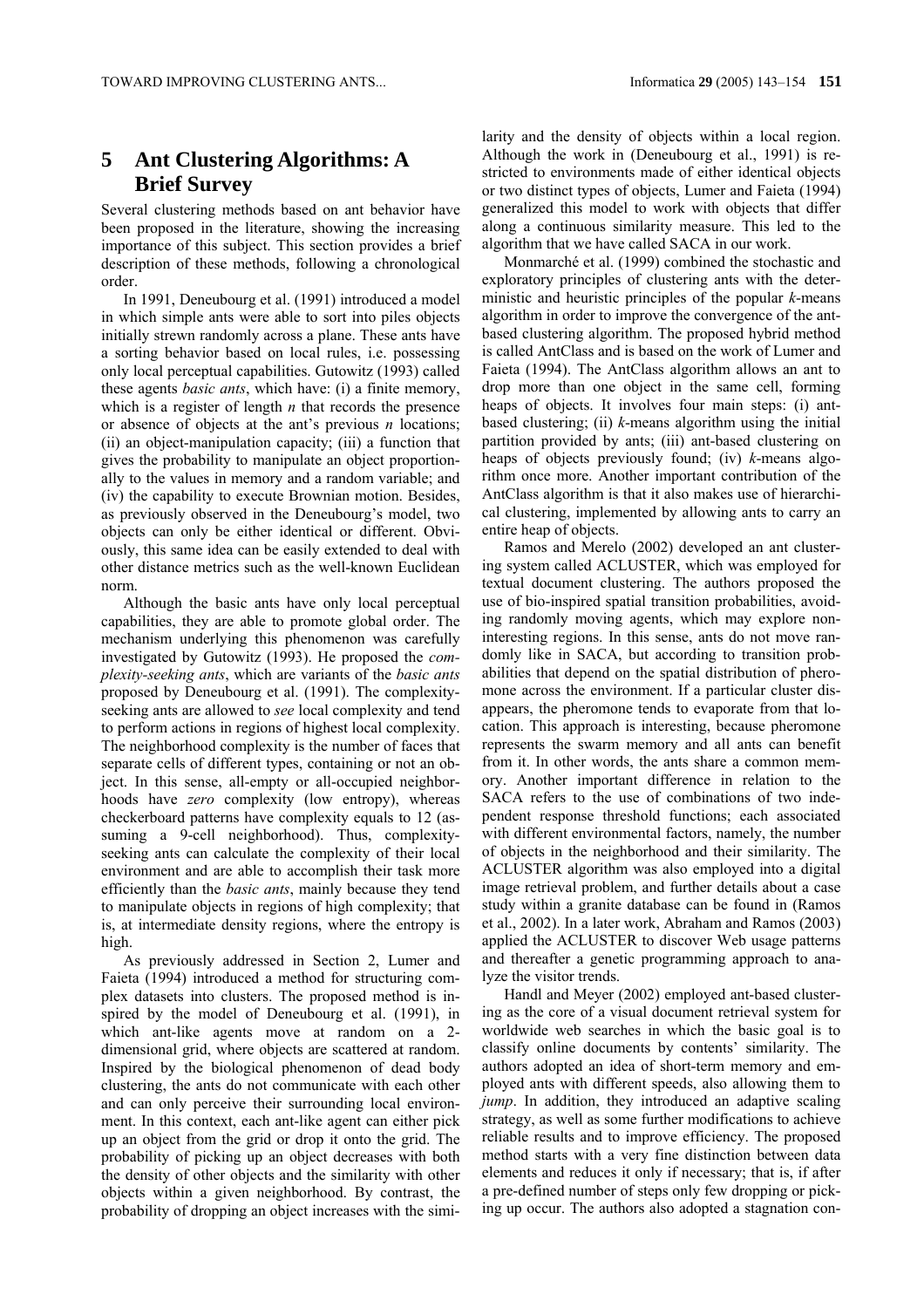trol similar to the one described in Monmarché et al. (1999), in which after a pre-defined number of unsuccessful dropping attempts an ant drops its load regardless of the neighborhood's similarity. Finally, Handl and Meyer (2002) used *eager ants*, which take objects immediately after dropping their loads.

Labroche et al. (2002) proposed a clustering algorithm, called ANTCLUST, based on a modeling of the chemical recognition system of ants. This system allows the construction of a colonial odor used for determining the ants' nest membership, such that ants can discriminate between nest mates and intruders. In the ANT-CLUST, each object is assigned to an artificial ant and represents part of the ant's odor. At the beginning of the clustering process, ants are under the influence of any nest and consequently have no *label* (representative of the nest). Then, random meetings between ants are simulated and *labels* are updated according to behavioral rules, which take into account the similarity among data. These *labels* evolve over time until each ant has found its best nest, providing a partition of the objects.

Kanade and Hall (2003) combined the ant based clustering algorithm proposed by Monmarché et al. (1999) with the classical *Fuzzy C-Means* algorithm (FCM) (Bezdek, 1981). The ant based clustering algorithm is employed to initially create raw clusters, which are then refined by the FCM algorithm. In this sense, the corresponding centroids of each initial cluster are taken as initial prototypes for the FCM. Then, each object is assigned to its best matching fuzzy cluster, i.e. the cluster it has the highest membership to. These new clusters can be moved and merged by the ants. Finally, the obtained clusters are also refined by the FCM.

Handl et al. (2003) proposed a scheme that enables an unbiased interpretation of the clustering solutions obtained by ant based clustering algorithms. The authors argue that although many of the results obtained by ant algorithms *look* promising, there is a lack of knowledge about the actual performance of such algorithms, i.e. in general, the evaluation of the results has been performed by means of visual observation. In order to overcome this limitation, they propose a technique that allows converting the *implicit* clusters found by an ant algorithm into an *explicit* data partitioning. The proposed technique is based on the application of an agglomerative hierarchical clustering method to the positions of the data items on the grid. Taking into consideration the developed method, the results achieved by the ant-based clustering algorithm proposed by Handl and Meyer (2002) are compared, using both synthetic and real datasets, with those obtained by two classical algorithms (*k*-means and agglomerative average link), showing that the ant-based algorithm performs well when compared with them.

### **6 Conclusions and Future Work**

The ant-clustering algorithm is a self-organizing multiagent system typically used for clustering unlabelled datasets. Its goal is to project the original data into a bidimensional output grid and position those items that are similar to each other in their original space of attributes in neighbor regions of the output grid. By doing this, the algorithm is capable of grouping together items that are similar to each other and presenting the result of this grouping process on a bi-dimensional display (2D grid) that can be easily inspected visually helping the user to deal with the overload of information. The advantage of visual data exploration is that the user is directly involved in the data mining process (Keim, 2002). This results in a device suitable for exploratory data analysis even when the input data set lies in a high-dimensional space

This paper provided a number of contributions to the field in two main frontlines. First, several modifications were introduced in the standard ant-clustering algorithm so as to enhance its performance and convergence properties. In particular, we proposed a cooling schedule for the parameter that controls the rate of picking up objects from the grid. This guarantees that the algorithm always stabilizes after a number of iteration steps. Furthermore, we developed the ideas of progressive vision (Sherafat et al., 2004a) and proposed a new form of implementing the pheromone heuristics on the grid in such a way that groups of data reinforce the attraction to those regions of the grid that contain data. The second contribution of this article was the presentation of a review from the literature citing and briefly describing most works and applications of ant clustering algorithms to date. The proposed adaptive algorithm, named  $A<sup>2</sup>CA$ , was applied to a number of benchmark data sets and to a real world bioinformatics data set. The obtained results were compared to the standard ant clustering algorithm with cooling schedule and modified dropping probability, and stress the benefits of the modifications introduced in the proposed algorithm. Most importantly,  $A^2CA$  demonstrated a good robustness in terms of finding the correct number of clusters in the data set, low variations of the results in terms of number of clusters found, and always stabilized after a fixed number of iterations automatically defined by the algorithm.

Despite the encouraging results presented here, there are still several avenues for investigation that deserve to be pursued. For instance, an automatic form of segmenting the output grid and counting the number of clusters found after convergence can be proposed; the algorithm can be transformed into a supervised algorithm, that is, information about a set of known classes of data can be used to aid the definition of the final configuration of the grid; a hierarchical analysis of the input data can be proposed by systematically varying some of the user-defined parameters; the use of heaps of objects instead of a oneobject-one-grid-position scheme used here can be performed (though we believe that the addition of pheromone to the grid may compensate for the effect of allowing heaps of objects to be formed); the use of local search procedures (e.g., k-means) to fine tune the clusters found by the ants; and a sensitivity analysis in relation to the user-defined parameters can be performed.